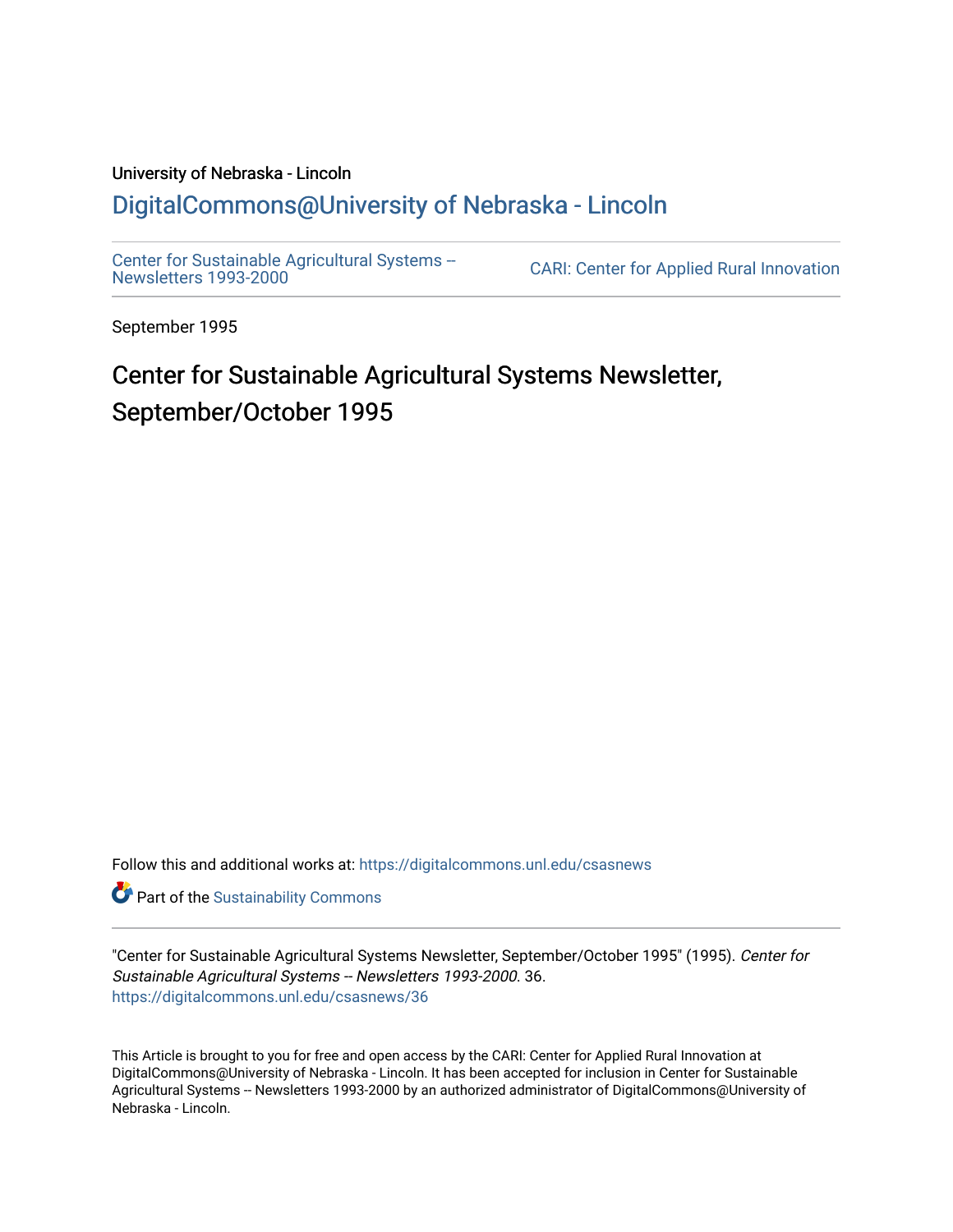# **September-October 1995 CSAS Newsletter**

The Center for Sustainable Agricultural Systems (CSAS) in the Institute of Agriculture and Natural Resources (IANR) at the University of Nebraska-Lincoln (UNL) is an interdisciplinary center formed in 1991 for the purpose of bringing together people and resources to promote an agriculture that is efficient, competitive, profitable, environmentally and socially sustainable for the indefinite future. Electronic versions of the CSAS bimonthly newsletter are sent to SANET, PENPages, and the internal IANRNEWS 10-14 days before those on our mailing list receive their hard copy. They are also available along with other sustainable ag information via the gopher path:

### **IANRVM.UNL.EDU**

#### **IANR Information**

#### **Sustainable Agriculture**

Note: The electronic version is not sent to individual e-mail addresses. To be added to the "hard copy" newsletter mailing list (not sent to overseas addresses), or for questions or comments, contact the newsletter editor, Pam Murray, Coordinator, Center for Sustainable Agricultural Systems, 221 Keim Hall, University of Nebraska, Lincoln, NE 68583-0949, 402-472-2056, fax -4104, e-mail: csas001@unlvm.unl.edu.

\* \* \*

# **CONTENTS:**

STAUBER KICKS OFF EXTENSION TRAINING SUSTAINABLE AGRICULTURE FIELD DAY AND TOUR STUDENT MICRO-FARMS A FIELD TOUR HIGHLIGHT BEADLE CENTER DEDICATION SPEAKER FOCUSES ON VALUES UNL BEADLE CENTER'S NAMESAKE WAS ALSO A FARMER ROSSMAN FARM DEMONSTRATES DIVERSITY ORGANIC INDUSTRY PREPARES FOR NEW LABELING STANDARDS HOUSE-SENATE CONFERENCE COMMITTEE SUPPORTS ATTRA FUNDING SWCS CALL FOR PAPERS RESOURCES COMING EVENTS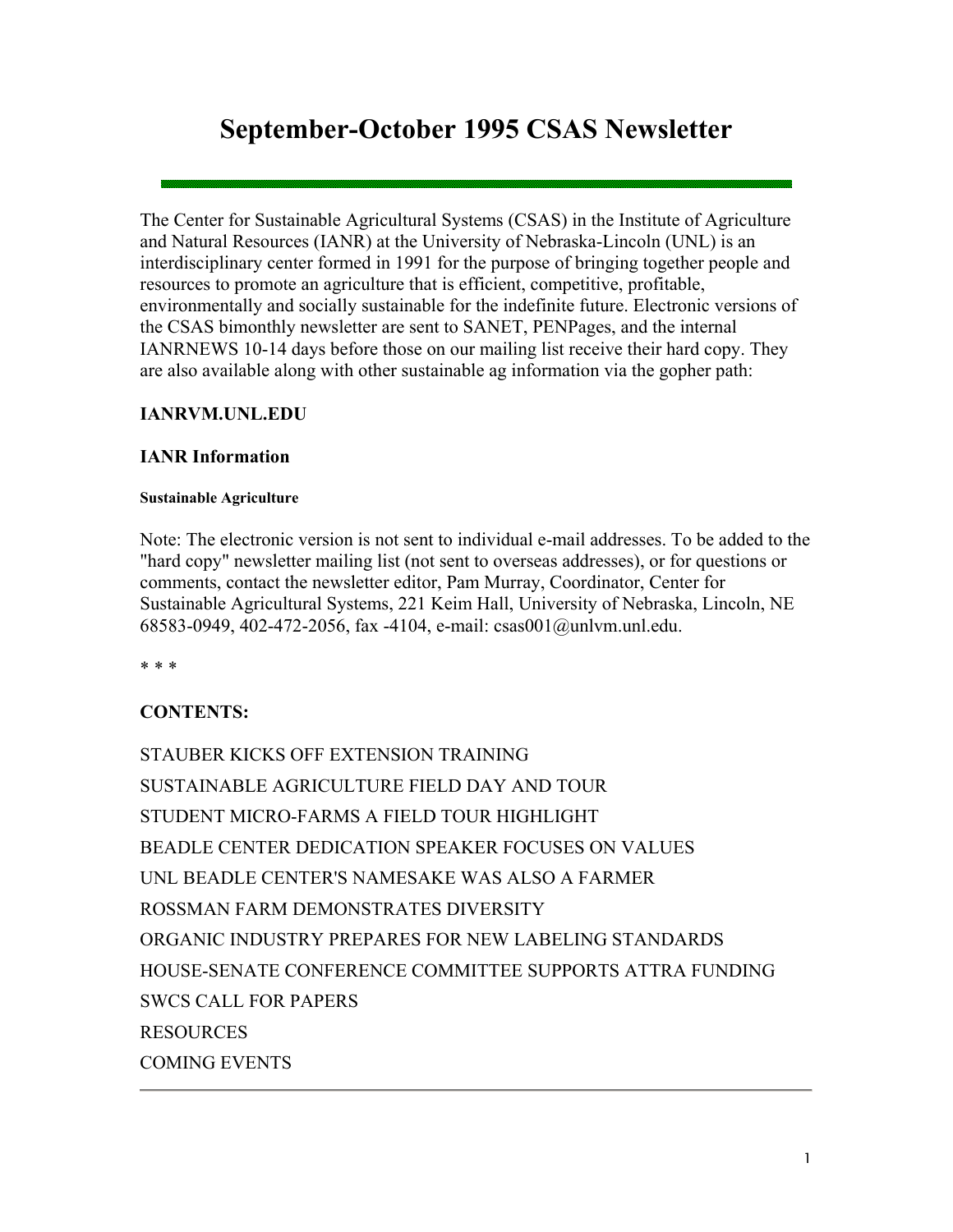#### **STAUBER KICKS OFF EXTENSION TRAINING**

Dr. Karl Stauber, USDA Under Secretary for Science, Education, and Economics, was the featured speaker at the Michigan State University Extension satellite conference, Shared Leadership in Our Organization. His presentation was followed by discussions in the counties. During the last part of the telecast, Stauber answered questions from educators throughout Michigan.

He began by referring to the decrease in farmers and increase in farm size. One hundred years ago, 42 percent of the people lived on farms, averaging 147 acres. Today 300,000 farms produce 80 percent of the food and fiber. Extension cannot abandon traditional farmers. At the same time, we must also demonstrate to urban populations the importance of our programs.

Stauber stated that Extension could ignore change, fight change, or accept change and use it as an opportunity to become more effective and efficient. Extension has to focus on leaders and partners, not leaders and followers. It needs to create a system that distributes power, strategic plans, and knowledge to ensure its survival. He cautioned that shared leadership does not mean no leadership, rather, shared responsibility.

A national working group of 15 people is helping define Extension's changing role. The group is tackling several questions:

- - What is the vision of the future for Cooperative Extension? (public interest)
- - What is the function of government in financing and accountability? (public investment)
- Is Cooperative Extension producing outcomes and solving problems? (public relevancy)
- - Are there other models of delivery besides an educator in a county? (public service)

In general, educators agreed with Stauber's presentation but listed Extension's hierarchy, reward system, and image as constraints. Educators questioned him on how to build talent in teams, how to cultivate different expectations from stakeholders, and how to show recognition. Stauber reminded the audience that a learner-centered approach to problem solving is relatively new compared to the teacher-centered model and will take time to incorporate.

*Submitted by Heidi Carter*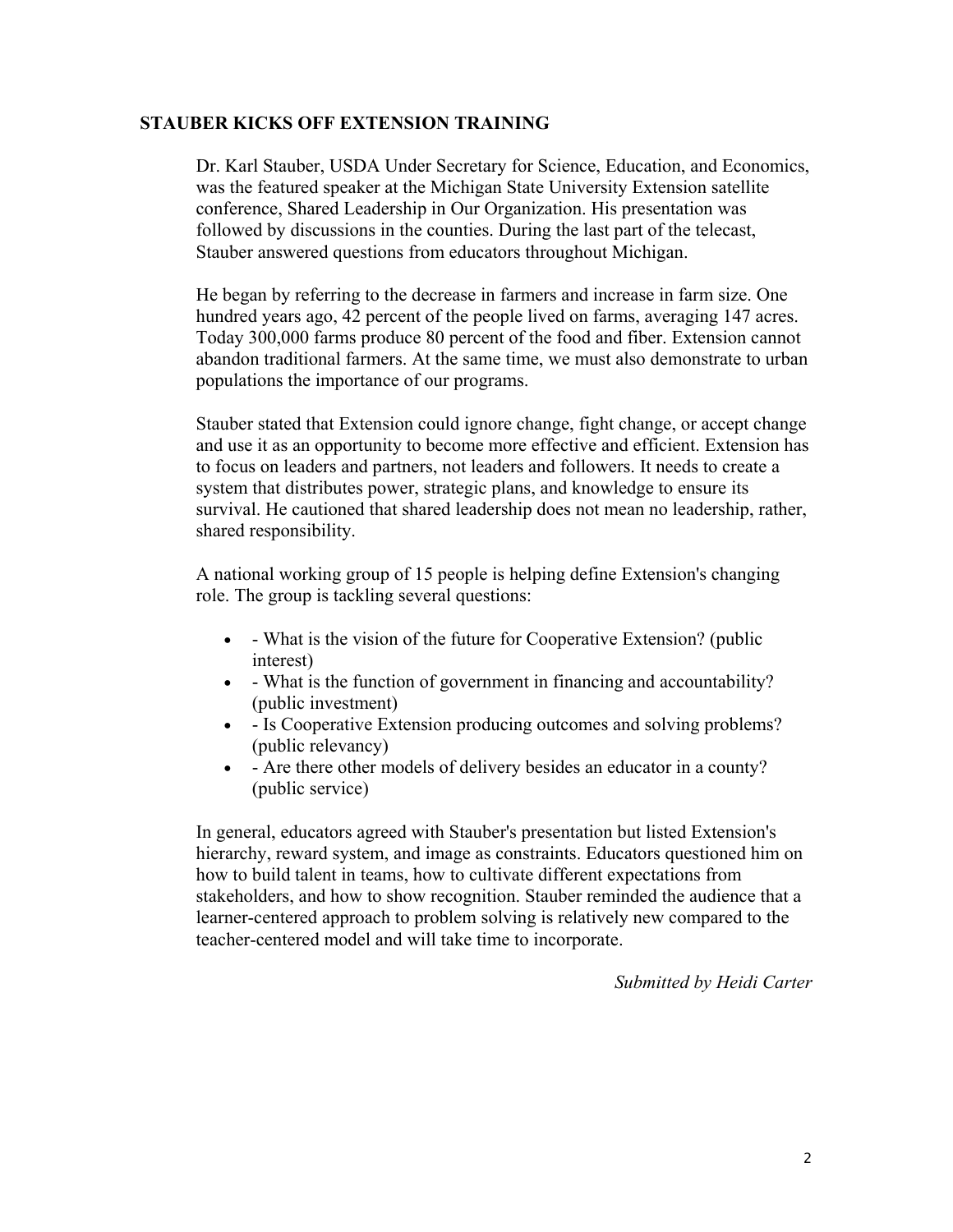#### **SUSTAINABLE AGRICULTURE FIELD DAY AND TOUR**

Integration of crops, livestock, horticulture and forestry was the theme of the 14th sustainable agriculture field day and tour held on August 17th. The 70 participants were impressed with the way that research, teaching, and demonstrations of efficient farming techniques were brought together in the emerging programs of the Agricultural Research and Development Center (ARDC). The Integrated Farm Project, an activity partially funded by federal grants through the CSAS, was featured during the field day. Starting at the ARDC headquarters near Ithaca, the group toured the new education and research facility that is partially earth sheltered, includes passive solar heating, and a number of heat pumps for cooling and heating of the building. They moved on to experiments and demonstrations in the ARDC fields.

A contour strip-cropped hillside with irrigation had three different rotations and enough spatial diversity in the field to help control soil erosion. The three-year corn-alfalfa rotation combines a perennial crop with an annual to drastically reduce soil loss compared to a hillside in monoculture cereal. A two- year cornsoybean strip crop contour pattern gives some of the same benefit in erosion control because the strips with heavier corn crop residue can capture soil that leaves the soybean strip upslope during a heavy rainfall. A four-crop rotation in two years includes corn-wheat/soybean-cover crop; a short-season corn hybrid or corn cut for silage and a relay planting of soybeans into growing wheat in May allow this level of intensity of cropping. This is possible only with irrigation in the risky climate of eastern Nebraska.

A major compost area at ARDC allows accumulation and management of manure from the dairy and beef feedlot operations, together with whatever carbon source is available from the farm or nearby. To date the Integrated Farm Project has designed a fertility program that supplies about 30 percent of the nitrogen and most of the other macro- and micronutrients to about 800 cropped acres. Since much of the grain produced on this land goes into livestock feed for experiments, we are closing the nutrient cycles to the greatest degree possible on the farm. Some research is underway on the long-term impacts of compost on soil nutrient availability and other soil quality characteristics.

Three of the undergraduate student interns who manage micro- farms at the ARDC were featured on the tour. They each described the objectives of this new experiential learning approach that includes planning crops and rotations, planting and care for crops and livestock, harvest and complete analysis of the results for the year. Five types of farms are being compared for their productivity, economic return, environmental soundness, and energy efficiency. Visitors listened with interest to the presentations of the students and asked pointed questions about what they were learning about the complexities of farm management. (See following article.)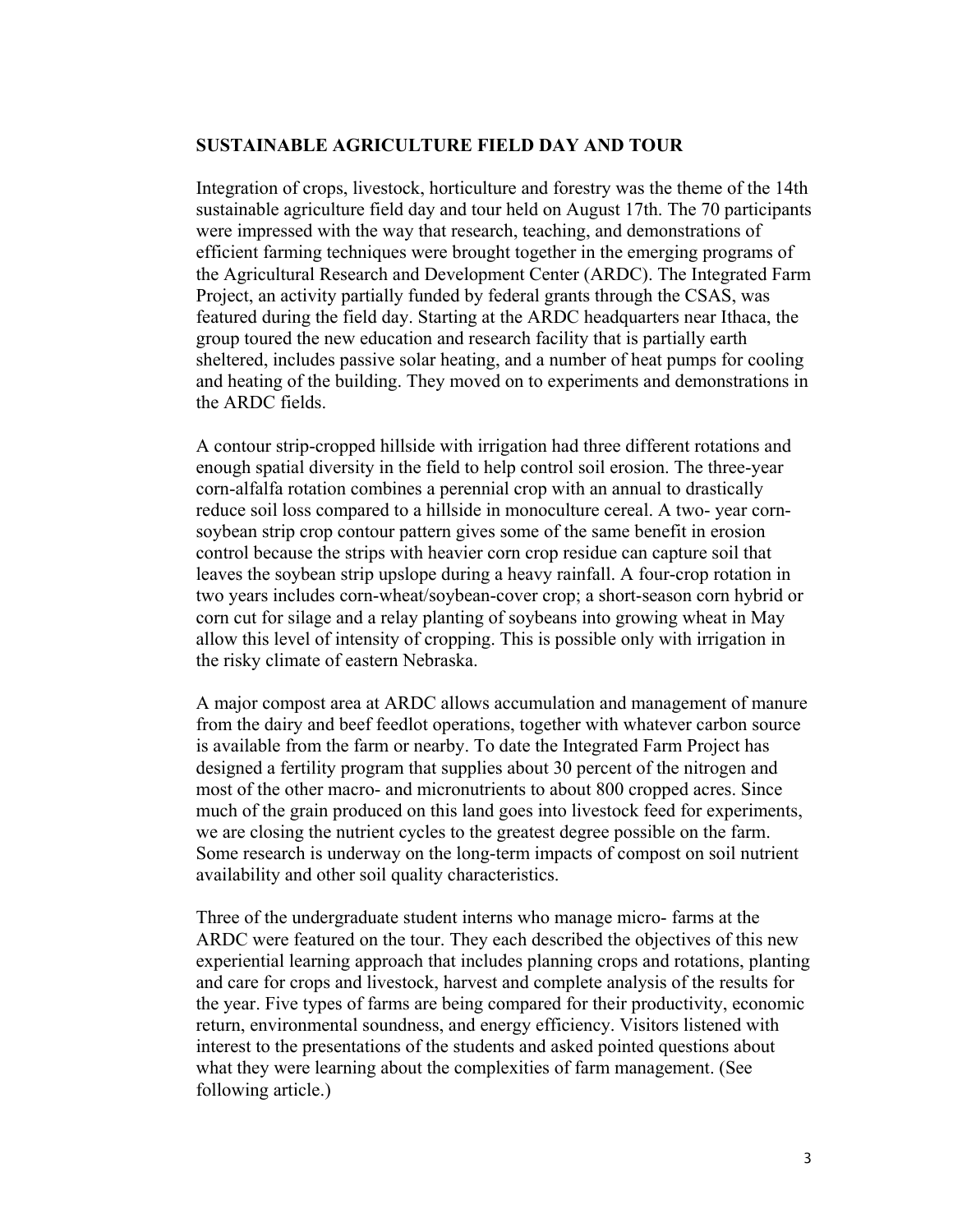The impacts of shelterbelts on vegetable production were summarized by Drs. Laurie Hodges and Jim Brandle. Several years of data have been collected on cantaloupe, asparagus, and cabbage growing behind windbreaks compared to the same crops without shelter. With the protection of windbreaks, crops mature earlier and have a higher percentage of market quality produce. Quality of some crops is also enhanced by the protected environment. This year there is a comparison among 22 hybrids of sweetcorn, and a comparison of protection against earworm using soybean oil versus an untreated check. It is essential to get specialty crops to market early to reap the benefits of high prices.

The effects of shelterbelts on rates of gain and herd health of cattle are being studied by Dr. Terry Klopfenstein and colleagues. They have found no difference in rate of gain between groups of cattle grazing corn or sorghum stalks behind windbreaks, compared to those with no apparent protection. They have also compared livestock grazing conventionally planted corn with that in a ridge-till system. Although more roughage appears to be lost due to trampling between the rows where the animals walk in a ridge-tilled field, there have been no measured differences in rate of gain.

In the afternoon, the group visited Greg Heldt's commercial scale vegetable production operation. He discussed the importance of learning each crop, finding out about proper rotations, and especially the complexities of marketing. There is a great difference between handling, storing, and marketing perishable crops such as squash, melons and cabbage, and the grain crops that are more frequently grown by Nebraska producers. The costs of production, periodic labor needs, and risks far exceed those faced by corn and soybean growers. Two other farm visits included an experimental test of a new herbicide and its potential for leaching into the aquifer, and a comparison of corn-soybean and sorghum-soybean cropping systems under dryland conditions. The tour was co-sponsored by the Center for Sustainable Agricultural Systems and the Nebraska Sustainable Agriculture Society. The afternoon farm visits were organized by Keith Glewen, Saunders County Extension Educator and Unit Leader.

*Submitted by Chuck Francis* 

#### **STUDENT MICRO-FARMS A FIELD TOUR HIGHLIGHT**

"They really asked me some tough questions, especially about organic farming," said Jason Splichal after the visitors left his plots at ARDC. During the annual sustainable agriculture field tour in August, participants singled out the presentations by our undergraduate student interns as one of the high points of the day. People who listened to the students and probed their understanding of the farming designs and practices were impressed with the in-depth discussion of why certain crops were grown and how the farms were designed.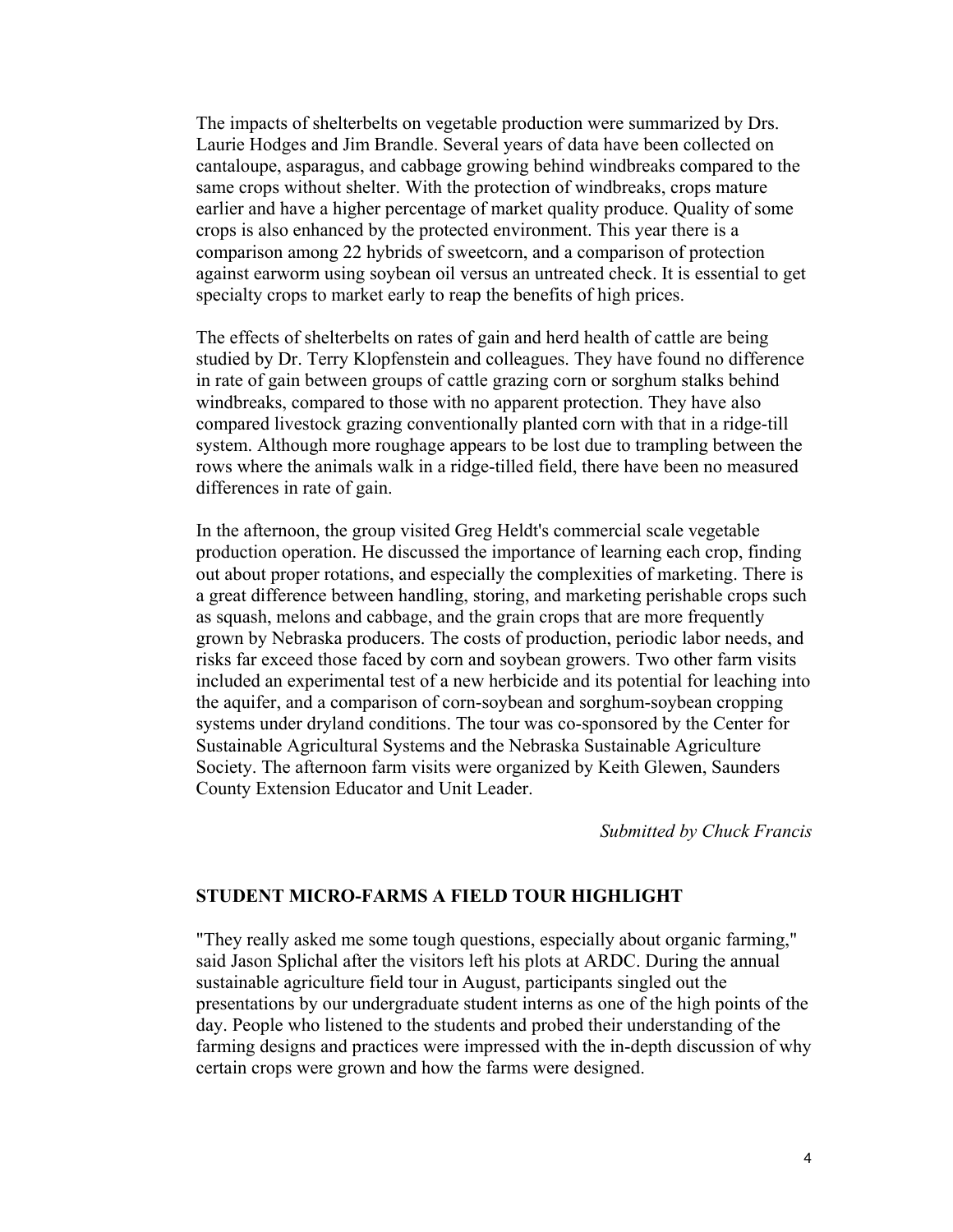The student micro-farm project is directed by Richard Olson, a graduate student in the UNL Department of Agronomy. Students are enrolled in a three-unit seminar through the spring during which they plan the crop rotations, calculate seed and other input needs, line up equipment, and do preliminary economic projections based on their plans. While enrolled in a practical summer course through the university, they plant and care for the crops on their individual farms, but often work as a team when there is a peak labor need on one of the farms. Also included are field trips to farms run by their mentors and to other experiment station sites. Each intern has a special research project in conjunction with faculty and graduate students working at the ARDC site; this year the experiments included surge irrigation, weed competition in corn, organic control of earworm in sweetcorn, and rotational grazing of beef cattle. There is a farmer mentor who works with each of the students, as well as daily supervision by the manager of the Forestry, Fisheries, and Wildlife Department experimental farm area.

In the fall semester, the students harvest the fields and use the data to calculate biological yields, economic returns, and energy efficiency of the different farms. They are comparing conventional corn-soybean rotation with four alternative approaches: diversified conventional system, organic system, agroforestry system, and forage-based livestock production system. Next year we plan to have eight student interns enrolled in this experiential learning situation that complements the formal classroom environment. Anyone who knows of UNL students who might be interested in this internship is encouraged to refer them to Dr. Chuck Francis, or to send their names directly to him so he can send them an informational brochure.

This project is funded by a grant from the USDA Sustainable Agriculture Research and Education (SARE) Program.

*Submitted by Chuck Francis* 

#### **BEADLE CENTER DEDICATION SPEAKER FOCUSES ON VALUES**

What is the importance of values in biotechnology research? In his address for the dedication of the UNL Beadle Center for Genetics and Biomaterials Research, Nobel Prize winner Dr. James Watson concluded that this arena is the most complicated one of all. With all the sophistication, cost, and glamour of sequencing the human genome, we tend to forget some of the more complex questions of what we do with this information. It may be clear that 'correcting' a genetic condition to produce improved health or longevity is desirable; it is far less clear whether this same information should be used to 'engineer humans' or somehow improve their physical or mental aptitudes. This is analogous to our research in component technologies in agriculture or in designing sustainable communities. The simple questions may be easy to answer, but the value structure within which those answers are applied is far more difficult to understand. It is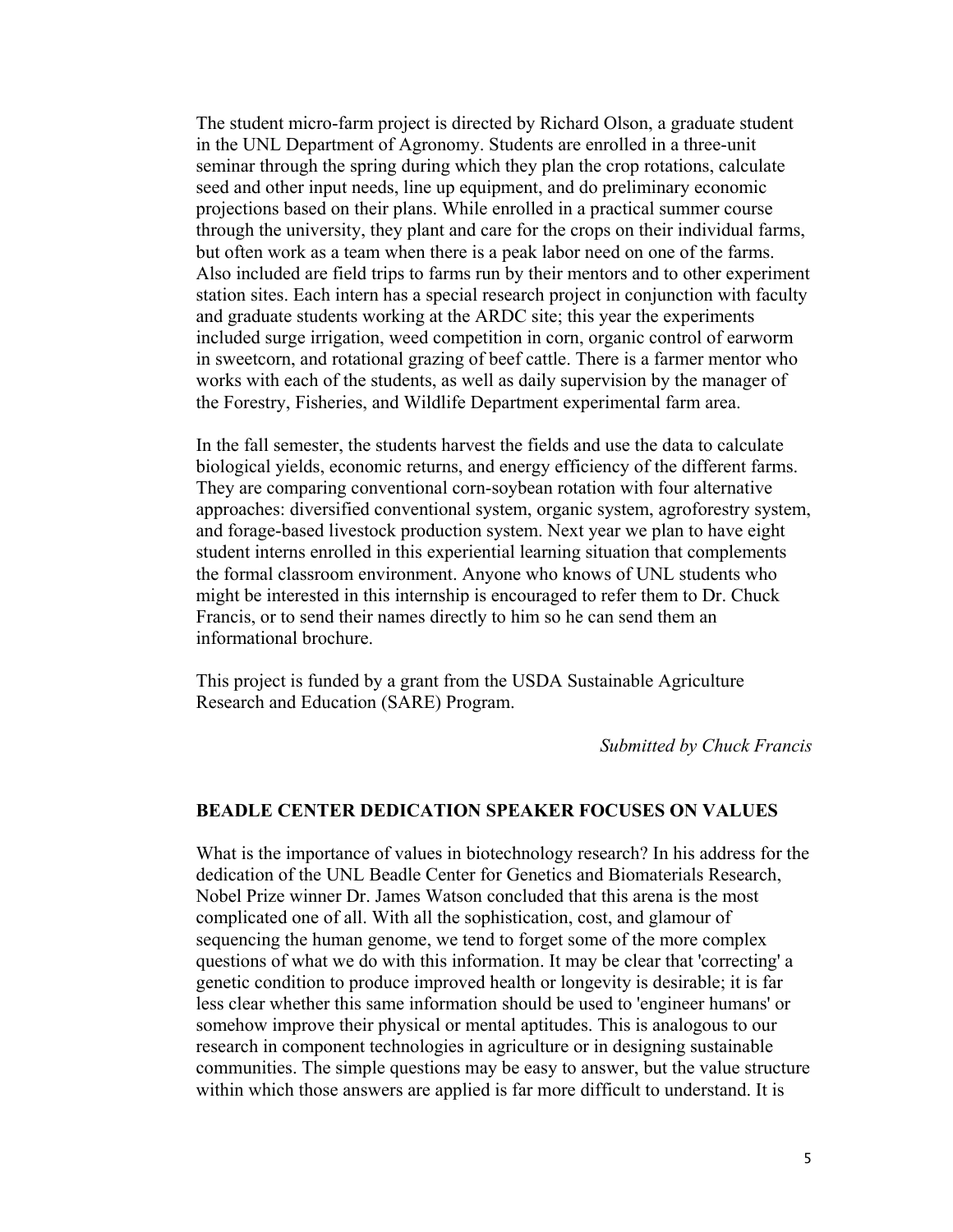this value system that often is at the foundation of decision making, and will ultimately influence the future of a farm or a community. *Submitted by Chuck Francis*

#### **UNL BEADLE CENTER'S NAMESAKE WAS ALSO A FARMER**

George W. Beadle, after whom the Beadle Center is named, was not only one of America's foremost geneticists, but also a farmer, educator, author and humanitarian. In 1958 he became the only Nebraskan and the only University of Nebraska graduate to receive the Nobel Prize.

He was born in 1903 on a 40-acre farm near Wahoo, Nebraska where his father cultivated potatoes, asparagus, strawberries and bees. He retired from the presidency of the University of Chicago in 1968 to do genetic research in his Chicago cornfields. About this time he and his wife co-wrote The Language of Life, a book to help nonscientists understand dramatic scientific discoveries and appreciate the social implications of those discoveries. He pondered the ethical implications of genetic manipulation, saying that society must decide whether man is to control his own biological evolution.

Source: The Scarlet, University of Nebraska-Lincoln, 9/15/95

"Honey, I wish we were home making compost."

World renowned geneticist George Beadle to his wife while dressing for the Nobel Awards banquet in Stockholm.

## **ROSSMAN FARM DEMONSTRATES DIVERSITY**

If diversity on a family farm can spell success, Ron and Maria Rossman of Harlan, Iowa are using the 'd-word' in a big way. Field crops, cattle, hogs, specialty products, and trees were shown during an August 31 field day attended by 60 people and sponsored by the Practical Farmers of Iowa (PFI). Ron described a range of enterprises, and more importantly how these activities interacted biologically and complemented each other in the management scheme. Corn-soybean rotations are practiced on some acres. When weeds build up, those fields are rotated to a small grain, oat or rye with clover or alfalfa. Some crop fields rotate back to grass/legume pastures. Non-chemical methods of weed management include early tillage, rotary hoeing after planting, and cultivation. Rotation of cereals with legumes provide diversity in nutrient use from year to year, and cereals benefit from the rotation effect and nitrogen fixed by legumes.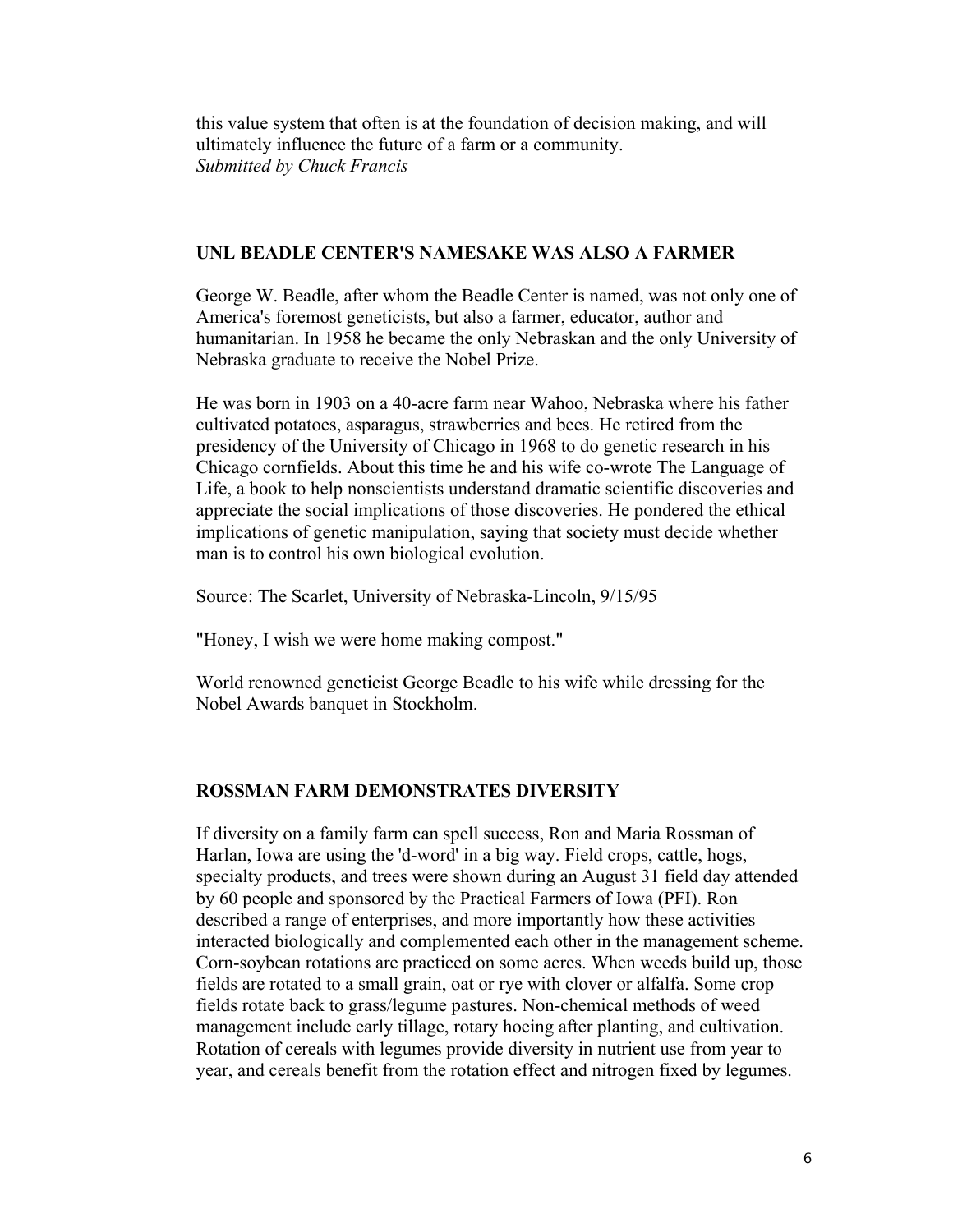Further biological integration of enterprises is provided by animals in the system. Grain and hay crops are fed to cattle and hogs, and manure is composted before application on fields going to corn. Rotational grazing of their Simmental/Red Angus cross cattle has increased pasture productivity and helped in weed management. Hay is harvested from alfalfa fields, grass waterways, and field borders. Thus nutrient cycles are completed and as many nutrients as possible are conserved within the farm. Organic certification has brought added income in sale of food quality, clear hilum soybeans. Sale of rye seed and straw further adds value to enterprises. Turnips planted with oats or rye after small grain harvest provide fall grazing after grass pasture is finished and before corn stalks are available in late fall. For further information on PFI field days and activities, contact Rick Exner, Room 2104, Agronomy Hall, ISU, Ames, Iowa, 50011, 515- 294-1923.

*Submitted by Chuck Francis and Heidi Carter* 

#### **ORGANIC INDUSTRY PREPARES FOR NEW LABELING STANDARDS**

The organic industry is preparing for the Organic Food Production Act, according to an article in Health Foods Business (August 1995). Among the issues the law addresses are the establishment of standards and procedures for food production and packaged goods, and clarification of basic parameters for labeling organic products. For example, products containing at least 95 percent organic ingredients may display the word 'organic' on their front label. The proposed program of standards and materials will most likely not be published in the Federal Register until fall 1996 and implemented in 1997, according to Kathleen Merrigan, senior policy analyst at the Wallace Institute and member of the National Organic Standards Board, which is responsible for advising the Agriculture Secretary on establishing national guidelines for organic food production, certification and accreditation.

Source: Alternative Agriculture News, September 1995

### **HOUSE-SENATE CONFERENCE COMMITTEE SUPPORTS ATTRA FUNDING**

In the early hours of the morning on September 28, the ag appropriations conference committee voted for \$2.3 million to the portion of the USDA budget that contains two programs: ATTRA (Appropriate Technology Transfer for Rural Areas) and RTCDGP (Rural Technology and Cooperative Development Grants Program). Although final allocation between the two programs is not known at press time, the bill retained Senate language which called for ATTRA to be funded up to \$1.3 million.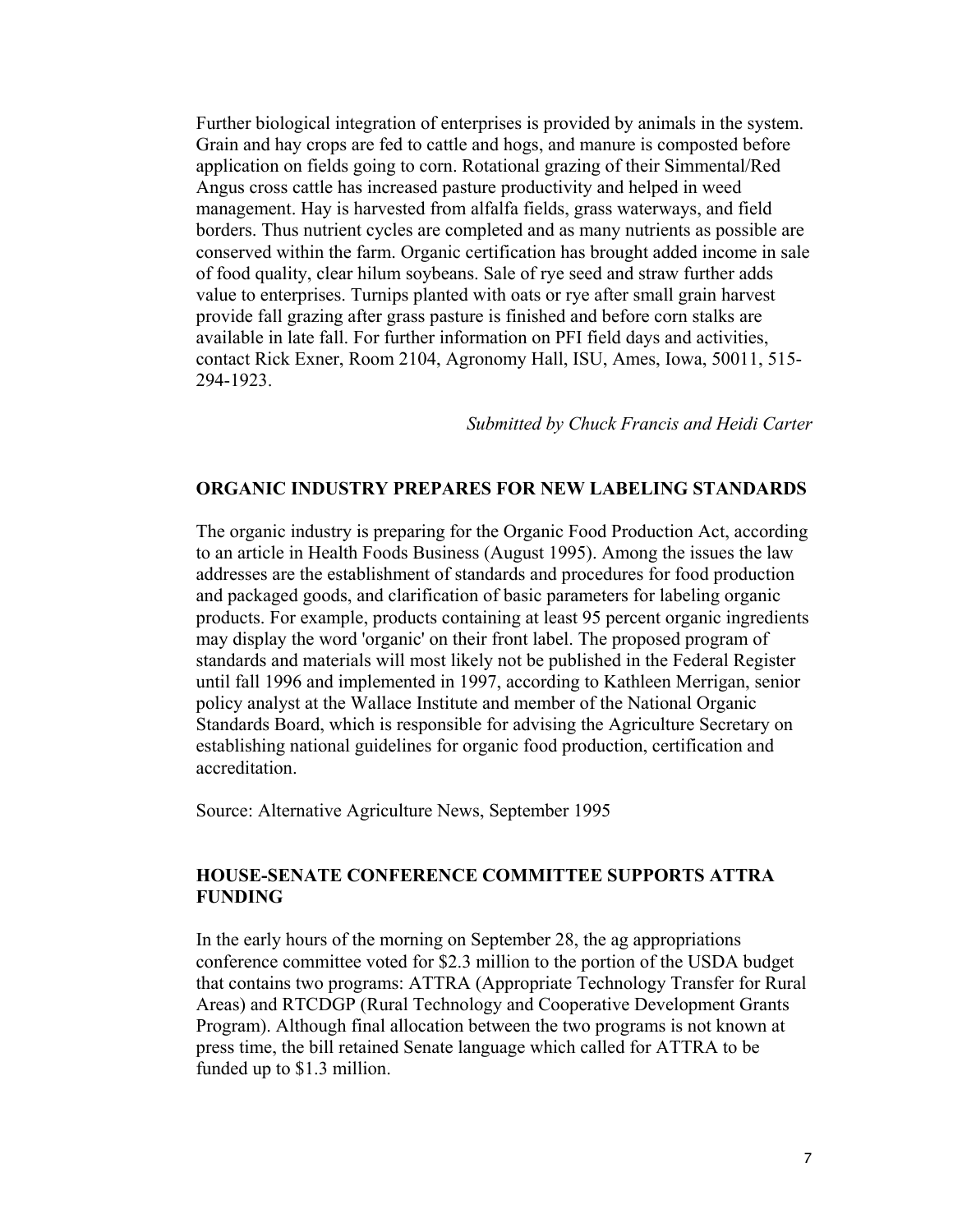"We were very thankful that the committee decided to keep funding for both programs in our USDA category," said Teresa Maurer, ATTRA Project Manager. Jim Lukens, Sustainable Agriculture Program Manager for the National Center for Appropriate Technology, the nonprofit which administers ATTRA, added: "We are also very appreciative of those individuals and organizations active in sustainable agriculture who took precious time in a frantically busy week to express their support at key times to key people."

ATTRA's service goal is to "respond to farmers, information providers, organizations and communities seeking information that will help change, renew and support an ecologically and economically sound agriculture." ATTRA is available by calling 1- 800-346-9140, or sending e-mail to: askattra@ncatfyv.uark.edu. Editor's Note: The CSAS office has referred several people to ATTRA and received materials directly as well; we have been very pleased with this service. You can get information on topics from amaranth to zebras.

#### **SWCS CALL FOR PAPERS**

You are invited to submit an abstract to be considered for presentation at the Soil and Water Conservation Society's 51st Annual Conference, July 7-10, 1996 in Keystone, Colorado. Abstracts for oral presentations are due November 20, poster presentations and computer exposition due January 3. Themes include: conservation and ecosystem science, analysis, technologies, and applications; ecological decision making and management; the spirit of conservation and sustaining ecosystems; human dimensions. Direct questions to SWCS Director of Education and Professional Development, Timothy Kautza, 515-289-2331, ext. 12. RESOURCES Weed Killers by the Glass.  $$12 + $3$  s&h. Report on agricultural weed killers found in the tap water of 28 cities in 11 states (one of which was Nebraska) between May 15 and July 2, 1995. Environmental Working Group, 1718 Connecticut Ave., NW, #600, Washington, DC 20009, 202-667- 6982, or on Internet: www.ewg.org. Animal Agriculture: Information on Waste Management and Water Quality Issues (GAO/RCED-95-200BR). Free. U.S. General Accounting Office, PO Box 6015, Gaithersburg, MD 20884-6015, 202- 512-6000. Natural Pest & Disease Control, 1995. \$9.95. Handbook of least- toxic pest control provides information on insects and diseases, and describes natural pest management methods. In lay terminology, explains techniques and describes importance of natural farming practices, including compost, beneficial insects, crop rotations, inter-cropping, cultivation of diverse plant varieties, use of resistant plants, timing of planting, plant spacing and insect barriers and decoys. ECHO, 17430 Durrance Road, North Fort Myers, FL 33917-2200; 813-543-3246. The Economics of Organic Farming: An International Perspective. \$85 (Americas only) or L49.95. ISBN 085198 911 X. Drawing on studies from the UK, USA, Canada, Australia, Germany, Denmark and Switzerland, this book provides the first comprehensive international review of the economics of organic farming.